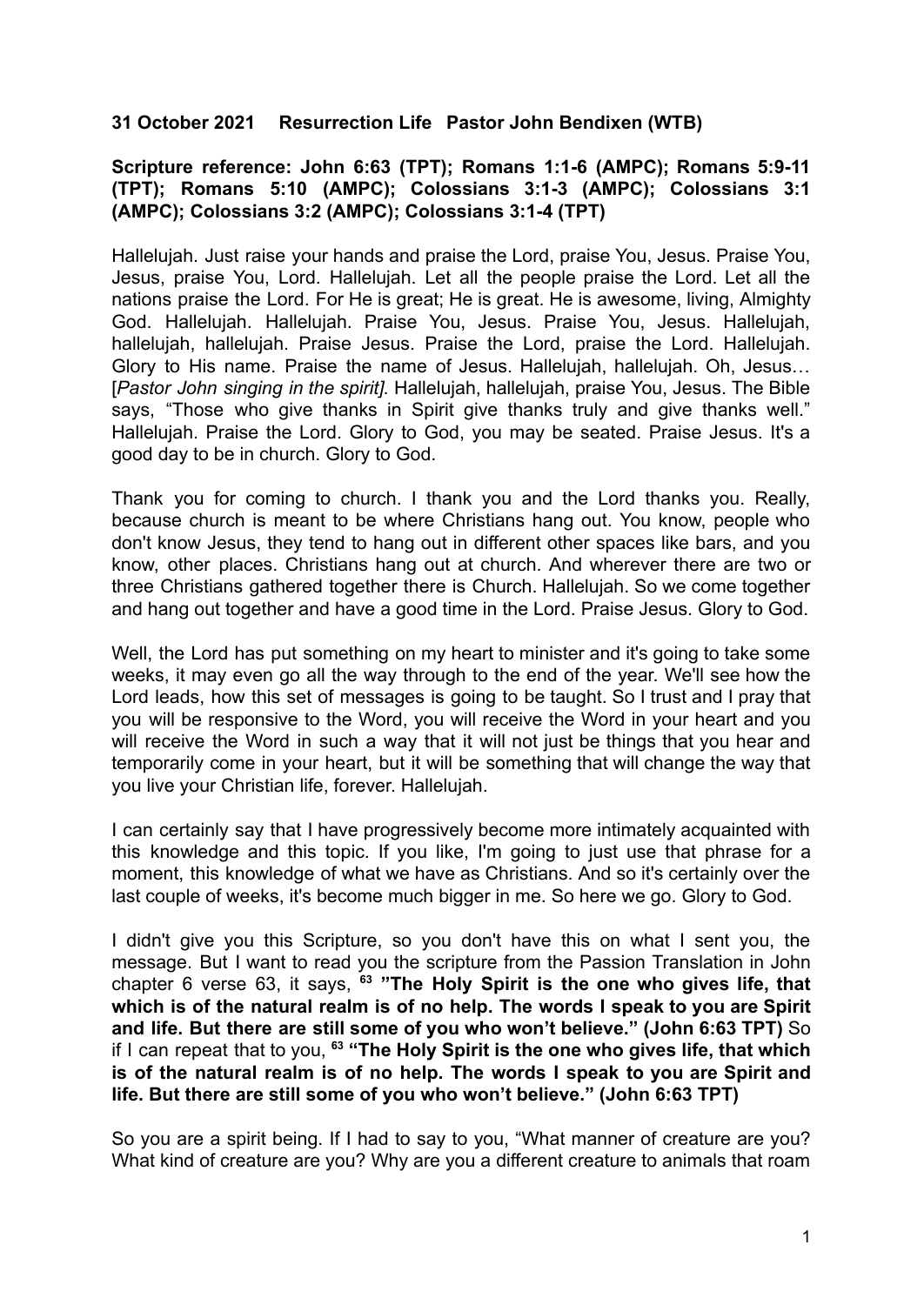around the streets and roam around the bushes? What manner of creature are you?" Well, your answer would be correct if you said, "I am a spirit creature," as opposed to other creatures that do not have a spirit. I am a spirit creature.

So I have a soul and live in a body. The wonderful thing about that is, the body is going to die, it's going to cease to exist at some point, but my spirit and my soul will live eternally. So when Jesus says there are things in the natural realm that are of no help. The words that I give you are spirit and they are life. Then it means you, spirit creature, it does you good. That helps you. Because whatever you put into your spirit while you're in this natural realm, whatever you put into your spirit grows you and it works eternity, and your redemptive eternity, every day. It's of great help to you that you receive words that are spirit and life. That's the words that you need. Natural things are of no help to you. Amen.

It's an amazing thing that when you are a spirit being creature, that there are things that can happen and do and will happen around you that if you are a born again Christian, if you are a believing Christian, the things that will happen to you will constantly, daily, force you to make decisions for life or for death. It's something that you can do that no other creature can do. And so, if you are not born again, if you have not received Jesus into your heart, if He doesn't live there, then you have no confrontations with the spirit realm, other than that which is your natural basic instincts that you follow as a human being.

Those basic instincts that you follow, they confront your choices. But your spirit man is not involved because it's not connected to God. Your soul and your basic instincts as a person is what drives your life. If you are a Christian, who does not live with words that are full of life and full of Spirit, then you are no different to those other Christians or those other people that have no God living inside of them. They follow their basic instincts and they follow what they desire. So as a Christian, you need words that are life and Spirit. When you receive them, it's completely different to someone who has no God living in their spirit.

Which is why it's really a shame, actually, when Christians who have given their lives to Jesus continue to live like other people because they make themselves no different to anybody else that lives on the planet because they don't fill their lives with words that are Spirit and life. The way Jesus and God communicate with you is He doesn't communicate with you through circumstantial activities. "I circumstantially let this happen to you to speak to you." He speaks to you, words of Spirit and life and that's what will change you, will change your future. Hallelujah.

I'm going to set a platform for us today because if you engage in debates with people about God and about the existence of God, there are a lot of arguments that they will have scientifically to try and say, "Prove to me scientifically that God is." And so they actually go to the very question of the existence of God and they go to the questions of belief. At the end of the day when people engage in these kinds of debates, the one thing that even if they're scientists and they have lots to say about science actually disproving God and so there's actually a whole group of people that exist and they're called, and they do this as a living, they're called apologists and they are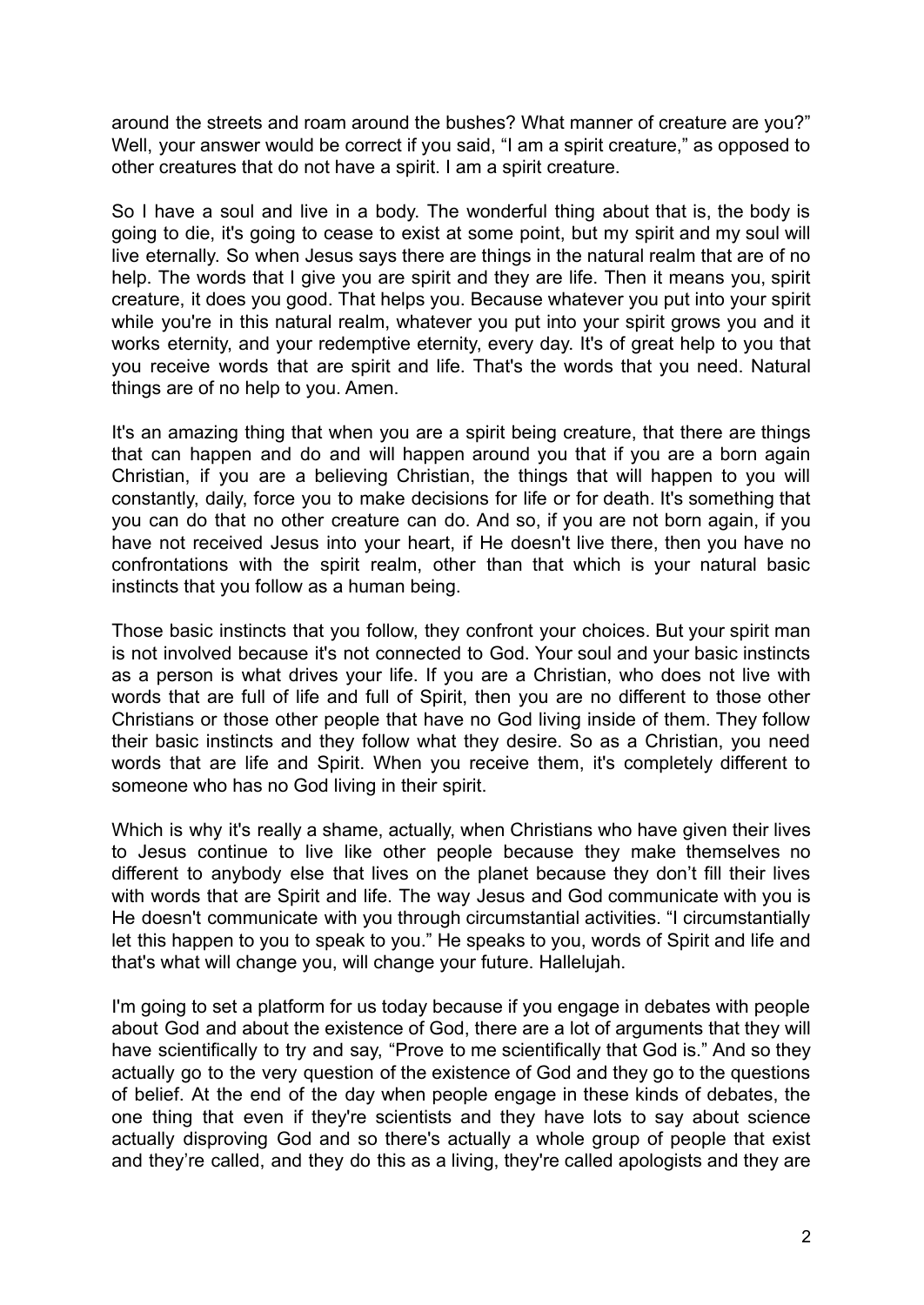involved in apologetics, which is the *defence of the gospel* or *the defence of God*. Okay, so they are prepared to go and debate with scientists, evolutionists and all manner of different kinds of people that have lots of things to say about whether God exists or doesn't and at the end of the day, they question belief itself.

And so then, with all of their theorizing, when you ask them, "Do you believe actually what you're saying? If you don't believe it, then why argue for it?" So then they actually have a belief, they have just chosen to intellectualize a different belief. Right? They've chosen to intellectualize a different belief. The one thing that all of the people that have these conversations and have these debates about, and you will find that it always gets most heated, normally these kinds of debates happen when there's someone adjudicating the debate and oftentimes when it gets most heated. they just bypass the adjudicator. If you have all these professors and all these people having public debates in forums and things, they bypass the adjudicator, and mostly it's about the subject of the resurrection of Christ.

Because the one thing that is the most powerful thing about the Christian faith that no other faith has is that they have a resurrected Saviour, Who actually beat death. No other god can profess and no other theology, no other idol worship, no other gods have a God that they can prove raised from the dead. Well, some of them say, "You can't choose people's witnesses as proof." Well, you can actually. You can because the reality is that that one guy that was raised from the dead has become millions and we are the witnesses. And so, there were those that witnessed His resurrection and they saw Him with their own eyes and they testified to His resurrection and we continue to exist that even though we don't see Him, we yet believe Him and He lives in our hearts which is why words of Spirit and life are important to us. Hallelujah.

So how does the resurrection of Christ apply to you and me? Why does it matter? Why does the resurrection of Christ matter to you and me? I'm going to read from Romans chapter 1, the Amplified Bible and I'm going to read from verse 1 to 6, so if you'll bear with me, there's quite a lot of words here. <sup>1</sup> **From Paul, a bond servant of Jesus Christ (the Messiah) called to be an apostle, (a special messenger) set apart to [preach] the Gospel (good news) of** *and* **from God. (Romans 1:1 AMPC)**

I want to just make a point here; my primary calling and gifting is a pastor-teacher. That's primarily what I'm called to do. The works that our ministry has done; reaching many, many different peoples in different nations, we have many, many churches across Southern Africa that are connected to Heritage of Faith South Africa, that see us as their spiritual overseers, if you like, they connect to us spiritually, we support missionaries that live in those countries, whose job it is to travel amongst the churches and report back to us on the wellbeing of those churches in southern Africa. We have also continued, we started and do continue all these 18 years or so, have many Bible schools, many Bible training facilities in South Africa and southern Africa, which would make us as a ministry, special messengers with a gospel that we preach to many nations.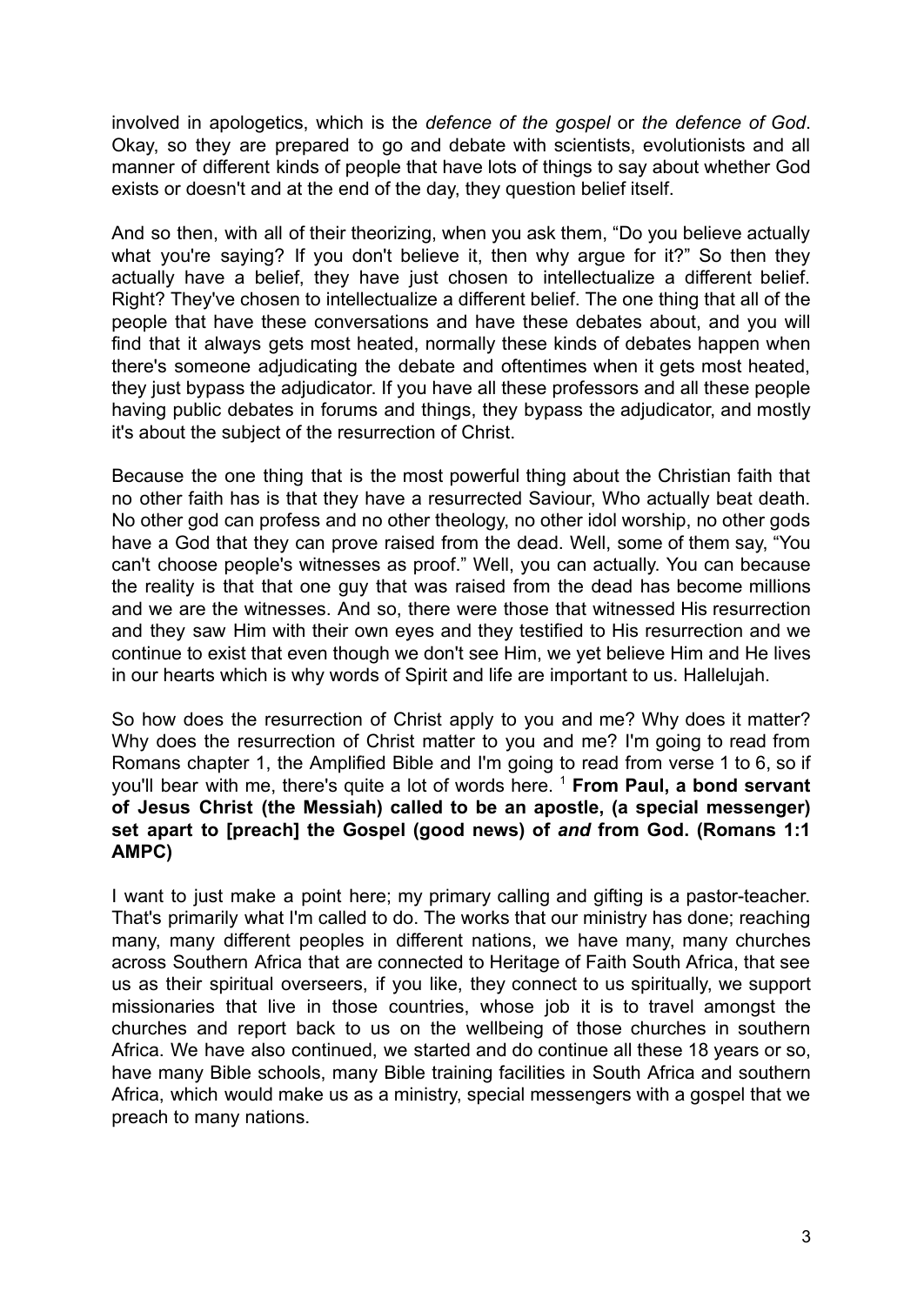Under the definition of a special messenger, that would make this ministry an apostolic ministry. That is not something that you have, you're not given that gift, you're not called by God with that gift as a primary gift. You are faithful in the other gifts that God gives you and then He gives you the ability to speak to many nations if it's His will. Amen. So I can only say, as the Apostle Paul said, "I am a special messenger to you today."

**<sup>2</sup> Which he promised in advance [long ago] through His prophets in the sacred Scriptures– <sup>3</sup> [The Gospel] regarding His Son, Who as to the flesh (His human nature) was descended from David,** King David**, <sup>4</sup> And [as to His divine nature] according to the Spirit of holiness was openly designated the Son of God in power [in a striking, triumphant and miraculous manner]** What was this striking manner of divinity that was revealed? **by His resurrection from the dead, even Jesus Christ our Lord (the Messiah, the Anointed One). <sup>5</sup> It is through Him that we have received grace (God's unmerited favor) and [our] apostleship to promote obedience to the faith** *and* **make disciples for His name's sake among all the nations, <sup>6</sup> And this includes you, called of Jesus Christ** *and* **invited [as you are] to belong to Him. (Romans 1:1-6 AMPC)**

So this passage of Scripture just gives you an outline that Paul is a special messenger and he is appointed as a special messenger by not only the human Christ, who came as a descendant of David but came as a Divine-Being-Christ, proved through His resurrection from the dead. And because He was resurrected from the dead, He has appointed messengers to take this gospel to all the nations which includes you. I bring you today good news; because of the resurrected Christ, not just because of the Christ that was born. I bring you the good news because of the resurrected Christ. Hallelujah. This is a great message for all of us to receive; the message of the resurrected Christ.

I go to Romans chapter 5 verse 7. I'm reading from the Passion translation again: <sup>1</sup> **Now, who of us would dare to die for the sake of a wicked person? We can all understand if someone was willing to die for a truly noble person.** A king or president or such nobility. ⁸ **But Christ proved God's passionate love for us by dying in our place while we were still lost and ungodly!** All of us had no right for salvation; it doesn't matter which parents you were born to, none of us had a right to salvation. Salvation is a choice that you make to receive Jesus in your life because He paid the price; He died for us. ⁹ **And there is still much more to say of his unfailing love for us! For through the blood of Jesus we have heard the powerful declaration, "You are now righteous in my sight." (Romans 5:7-9 TPT)** Could you all just say this with me? [*Pastor John placing his hand on his chest*] "I am now righteous in the sight of Jesus."

It's not a bad thing for you to wake up in the morning, every day, and say, "Wake up, righteous man. Go forth and be righteous for you are righteous." Come on now. You know, it doesn't matter what you did yesterday. I ask you; I suppose you can remember what you did yesterday, yes? Maybe you made some phone calls, maybe you went to the shops, maybe you did a few other activities, maybe you slept a little bit, I don't know what you did yesterday. But surely you can remember what you did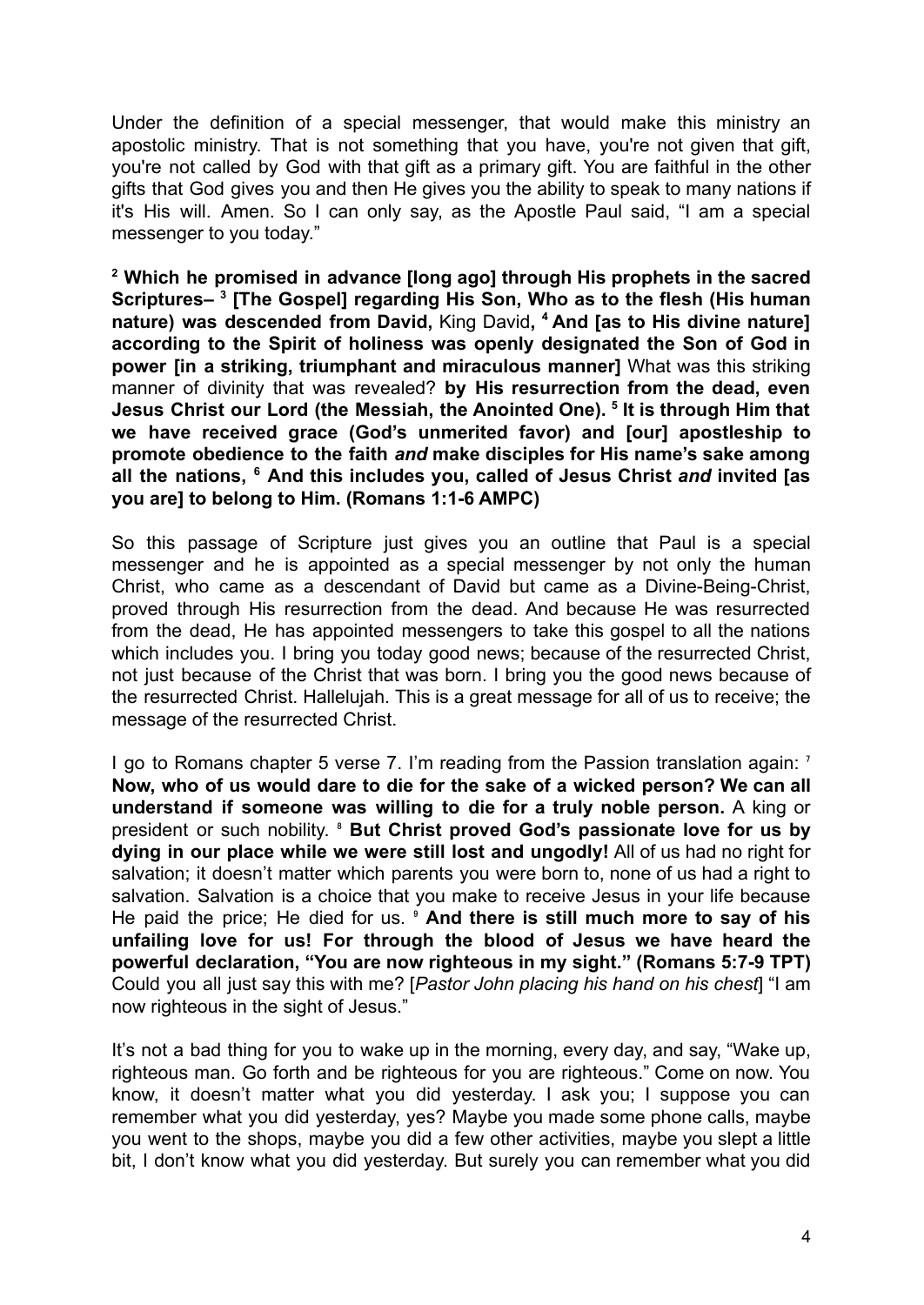yesterday. Can you change it? [*Congregation: No*] You can't even change the fact that you came here. I mean, you might not like what I'm saying, and you can get up and walk out - please don't do that [*Congregation laughing*]. I mean, you could do that, but you can't even change the fact that you came here because you're here. Right?

And so what does it help you to wake up in the morning with the thought of yesterday on your mind, preventing you from meeting and greeting God as your Saviour on this day? When everything that He did took care of everything yesterday, which He now no longer remembers; all of the things that you did yesterday unless they were in obedience to Him in which case they speak eternally as fruit and as rewards for you. But anything that you did that was not in His will, He doesn't remember. So what does it help for you to get up in the morning and say, "I remember yesterday and that was a bad day for me. I behaved so badly I didn't even think I was a Christian." So you might remember it, but it has no relevance to your current, now relationship with Jesus.

So you wake up in the morning and you say "Good morning, righteous man. It's time to go forth and be righteous. Behave righteously today." And if you behave unrighteously in the next 10 minutes and now you're all unhappy because you did something; I dare you to go back and change it. Still can't change it. So why live there? Rather just go back to being a righteous man. Because the real man is not what you do in your clay vessel, the real man is in your spirit-man because the words that He speaks are Spirit and they are life and they are the ones that matter to you as a Christian.

So say this with me again: [*Pastor John placing his hand on his chest*] "I am a righteous man in Jesus' name." You are telling the truth. If you don't say anything else today other than this, it's the most truthful thing that you were to say ever. [*Pastor John waving to congregation*] "Hello you righteous people, you. It's good to see all of you righteous ones." Hallelujah. Glory to God. Welcome to the event of all the righteous ones that have all come to gather together, all you righteous people. Hallelujah. Why live in unrighteousness when you can live in righteousness?

**<sup>9</sup> And because of the sacrifice of Jesus, you will never experience the wrath** *of God***. (Romans 5:9 TPT)** Where are all those people that want to talk about all the bad things that God wants to do to you? Huh. He can't do bad things to righteous ones. You're looking at me like… Come on now, is Jesus living in your heart? If Jesus is living in your heart, your spirit-man, if He's there then that life is incorruptible. So it doesn't matter, whatever bad things you do in your flesh, that Spirit that is Christ in your spirit cannot be corrupted. That means you can wake up every day and a thousand times a day you can say, "I am a righteous one," and it will always be true. Even if you behave badly. I'm not saying you must behave badly.

Because that's what the Apostle Paul says, "Because you have grace, don't abuse it." That's not the point of grace; to abuse it, but nevertheless, it is still so that you are still righteous and you cannot experience the wrath of God. You may experience the discipline of God, but not the wrath of God. It's different. Hallelujah.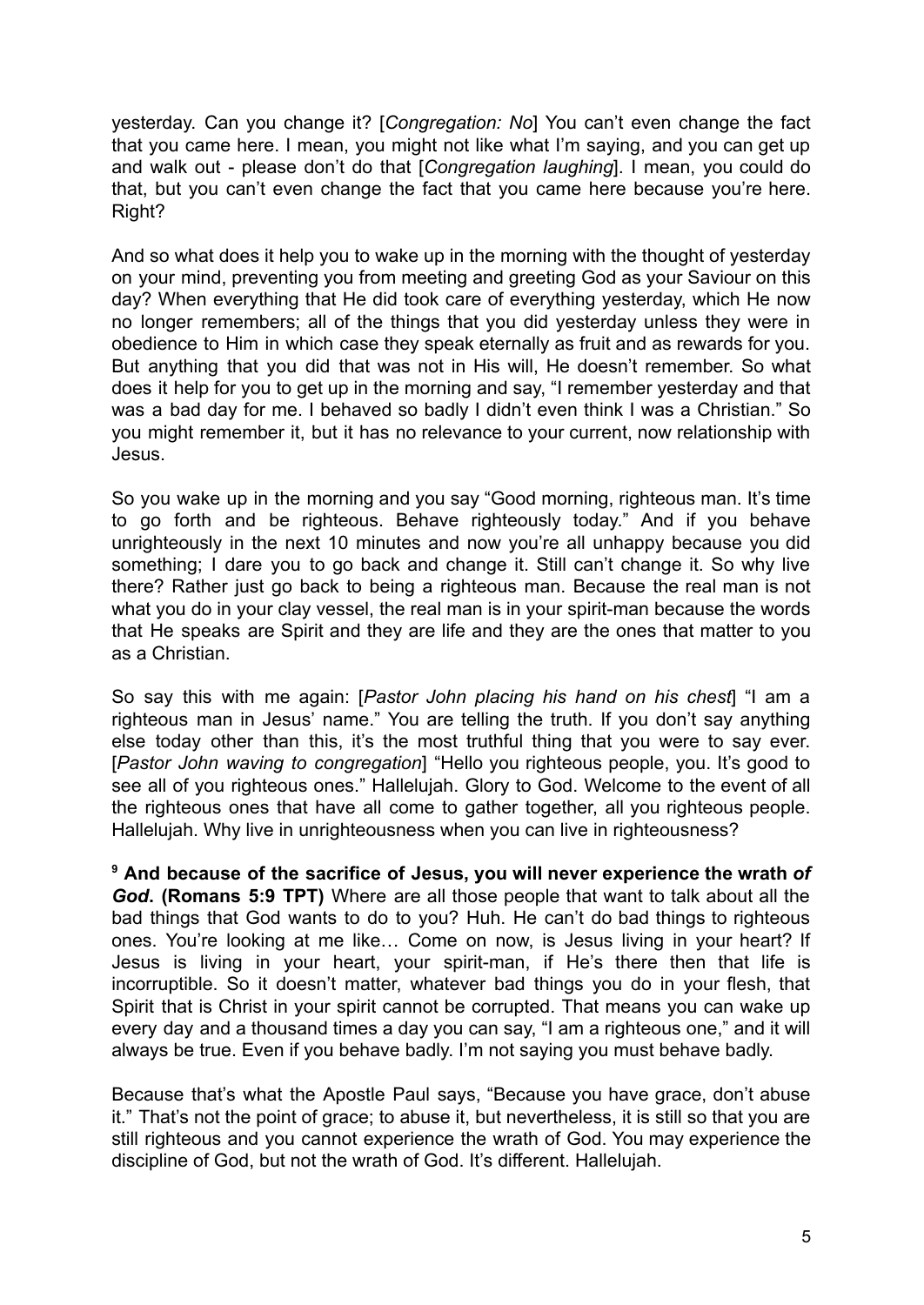**<sup>10</sup> So if while we were still enemies, God fully reconciled us to himself through the death of his Son, then something greater than friendship is ours. Now that we are at peace with God, and because we share in his** *resurrection* **life, how much** more we will be rescued from sin's dominion! <sup>11</sup> And even more than **that, we overflow with triumphant joy in our new relationship of living** in harmony with **God—all because of Jesus Christ! (Romans 5:10-11 TPT)**

How many of you want to live in triumphant joy in your new living relationship with Jesus that always puts you in harmony or unity, in well-being with God? How is this all possible? Because **…something greater than friendship is ours now that we are at peace with God, and because we share in his** *resurrection* **life**. **(Romans 5:10 TPT).** Therefore, resurrection life becomes rather important. Resurrection life becomes rather important. It is because resurrection life is given to us through Jesus, that we have a greater unity with God.

I would like to paint you a picture for a minute. If I was standing here and suddenly my body stopped operating, actually my spirit-man would still be standing. My physical body might just collapse in a heap here. I'm trying to give you an example. I'm trying to show you something. I'm not going to collapse. Hopefully, I'm well enough groomed so that my collapsing, you know, I don't want to upset my grooming for you [*Congregation laughing*] and for those watching on the cameras. But if I was to collapse because my body stopped functioning right now, it just stopped; you all probably will get a big fright. Some doctors in the audience might come and try and hit my heart, might try and find out what's wrong with me and try and revive me. Some of you might begin to pray in the Spirit and try and raise me from the dead. Please do all of that [*Congregation laughing*] feel free, you know, if that happens to me.

I'm trying to describe to you what would happen to me, is that actually, my spirit-man would stay standing and as my body collapses in death, my spirit-man stays standing, ascending, all the while, instantaneously, into the very presence of God Himself. Actually, the realm of the spirit and the heavenly realm is so close to us that we as spirit beings, we can actually feel the presence of that spirit realm on a regular basis. If you are trained in the Spirit, you know that the spirit realm is right here and so actually if my body collapsed, my spirit-man would just continue existing in the spirit realm that your eyes can't see and I would instantly be in the presence of God. And all the angels that are here would see me and I'd see them and we'd say, "How's it?" you know, and they would all recognize that a saved one has entered into eternity, a righteous one has entered into eternity. And they will greet me as one that has got Christ in me because I will look only like Christ, I will look nothing like my dead body. Hallelujah.

This is the joy that we have as Christians that we look forward to, why death is not a problem for us because whatever happens to your body, your spirit is instantly in the presence of the Lord. Now just hang out with me in this space for a second here. Now let's just say my body's not going to collapse and die. What's happening to that spirit realm that's around me? How do they see me? Come on, how do they see me?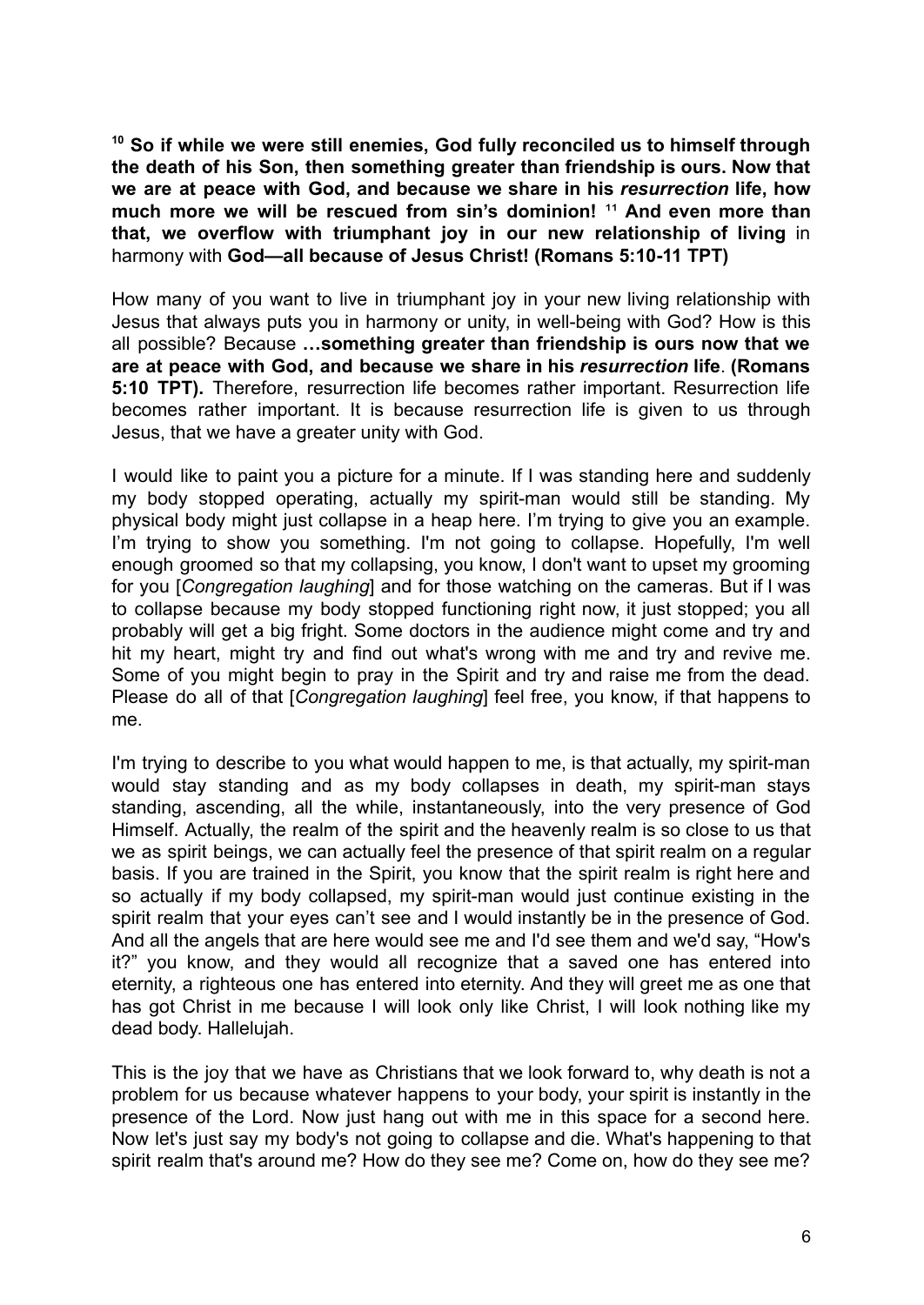They see the life of Christ in me. They see me as a righteous one. I already have the robe of righteousness as my spirit clothing. So, therefore, that being inside of me that has the robe of righteousness that is in me, has constant unbroken harmony, communication with Jesus, with the Holy Spirit, with the Father, who doesn't discern whether I'm in the flesh. The spirit-man is recognized as righteous.

Now, if my physical man speaks many natural words that have no spiritual meaning, it's like *gobbledygook* language to the Spirit. That's like, what are they saying? It's nonsense words. We don't respond to those words. But the minute you speak words that are life and truth, they immediately pay attention. Here's the spirit being, here's the righteous one. He's speaking the truth. He's speaking the life of God. What is he saying? We must respond to this. Every word that speaks out of your heart that is in line with truth and life, they respond to that. You speak other nonsense, they just fold their hands. "Nothing to do. Got nothing to do here." "Spirit and life let's act." Hallelujah.

So remember, and I'm going to read to you, verse 10 again from The Passion Translation. I read it to you from the Amplified. I'm going to now read it to you from The Passion Translation. **<sup>10</sup> For if while we were enemies we were reconciled to God through the death of His Son, it is much more [certain], now that we are reconciled, that we shall be saved (daily delivered from sin's dominion) through His [resurrection] life. (Romans 5:10 AMPC)** How are you delivered daily from the dominion of sin? Resurrection life. So what's the big deal about resurrection life? Everything, everything.

Colossians chapter 3 verse 1 to 3 from the Amplified Bible. **<sup>1</sup> If then you have been raised with Christ [to a new life, thus sharing His resurrection from the dead], aim at** *and* **seek the [rich, eternal treasures] that are above, where Christ is, seated at the right hand of God. <sup>2</sup> And set your minds** *and* **keep them set on what is above (the higher things), not on the things that are on the earth. <sup>3</sup> For [as far as this world is concerned] you have died, and your [new, real] life is hidden with Christ in God. (Colossians 3:1-3 AMPC)**

I've got news for you; if you want to go and make friends with the world, they don't like you. They only like you if you behave like them and talk like them because if you behave like them and talk like them, then you do not appear to them as a righteous one and then your life is not a challenge to their lives. But if you are resurrected, if you have a life that has been resurrected with Christ, you're as good as dead to the world. Did I just read that in the Bible? I'm not making this up. Praise the Lord. Resurrection life.

So, **<sup>1</sup> If then you have been raised with Christ [to a new life, thus sharing His resurrection from the dead] (Colossians 3:1 AMPC)** Okay, what's the big deal about being resurrected from the dead? Can Jesus die again? He can't because He already died. His body died. So, He was resurrected from the dead and when He was walking around on the earth, He was walking around as a spirit being with a soul and He was walking in a glorified body, not a natural body. So I don't want to go into all the things, but you know, Jesus just appeared in different places and He walked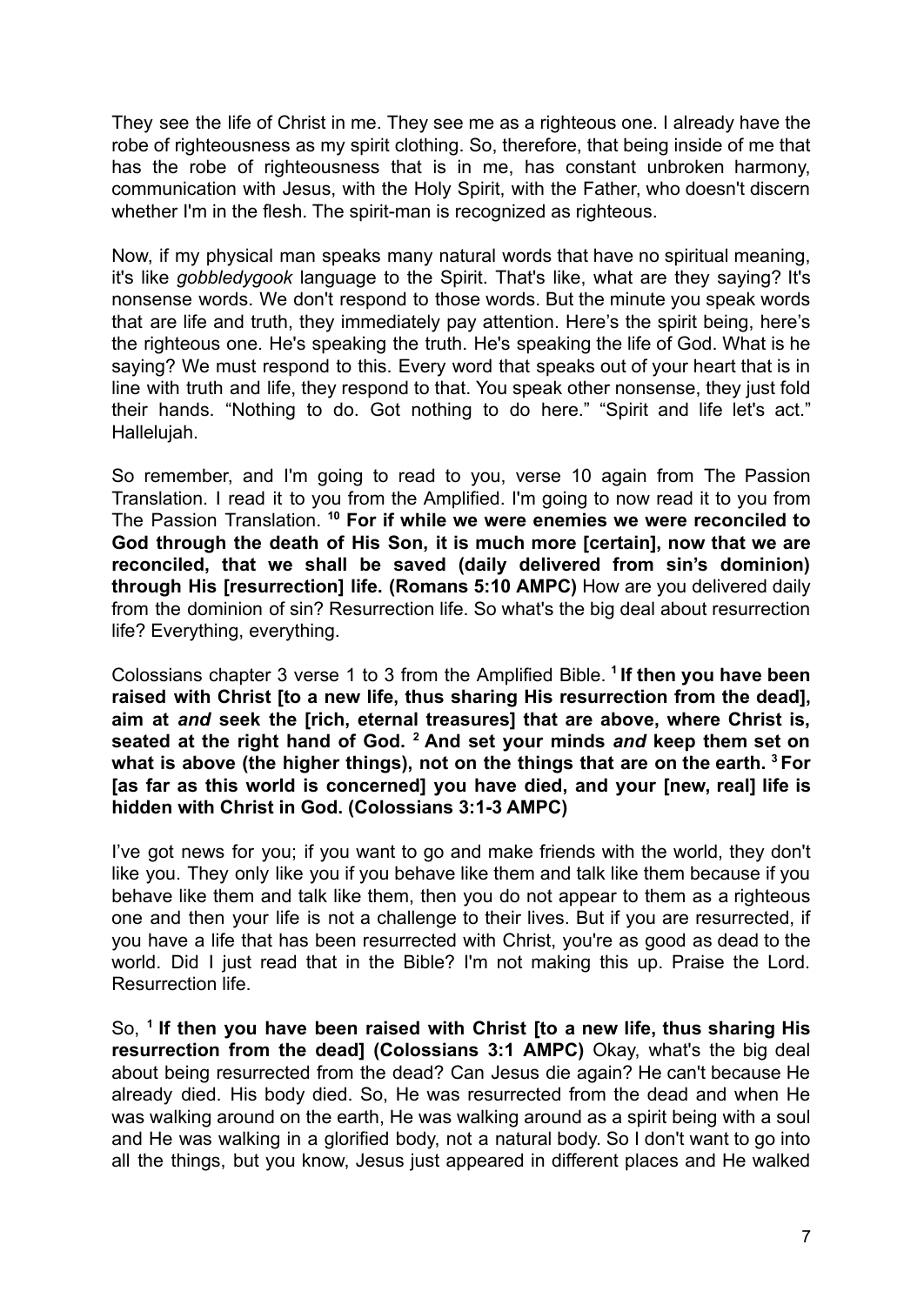through doors and walls and appeared in rooms, which His normal natural body couldn't do but His new resurrected body could do.

So if you are identifying with the resurrection of life that is in Christ Jesus, what do you think it is that Jesus spends His time doing? He spends His time seated at the right hand of God, performing everything that the will of God wants to perform, because He's sitting at the right hand of God. So, His mind is on the things that God wants Him to do; so, **aim at** *and* **seek the [rich, eternal treasures] that are above, where Christ is, seated at the right hand of God. <sup>2</sup> And set your minds** *and* **keep them set on what is above (the higher things), not on the things that are on the earth. (Colossians 3:1-2 AMPC)** So where should you spend your mind's time thinking? [*Congregation: Things above*] Say again? [*Congregation: Things above*] Please say that again [*Congregation: Things above*] Things above? Not on things here? So, how much time do you think you spend time thinking about stuff here rather than there? [*Pastor John pointing up*]

So where do you think most Christians have problems in their lives? The problem in their life is that they have this spirit-man that wants them to think about everything that is in the heavenlies and their natural man says, "Take care of all of these natural things. You have to, you have to, you have to think about this. Think about this, think about that." So they live between two worlds. They live between the things that are natural things and they live between, "I know that I'm actually created for greater things." And so because they spend so much of their time in their natural thinking, they don't actually get to think that much about the things that are above.

Can I read the same passage of scripture to you out of The Passion Translation? I really like this, are you ready for this? **<sup>1</sup> Christ's resurrection is your resurrection too. This is why we are to yearn for all that is above, for that's where Christ sits enthroned at the place of all power, honor, and authority! <sup>2</sup> Yes, feast on all the treasures of the heavenly realm and fill your thoughts with heavenly realities, and not with the distractions of the natural realm. <sup>3</sup> Your crucifixion with Christ has severed the tie to this life, and now your true life is hidden away in God in Christ.** So which is your true life? The one that's in Christ, not the one that's living every day. **<sup>4</sup> And as Christ himself is seen for who he really is, who you really are will also be revealed, for you are now one with him in his glory! (Colossians 3:1-4 TPT)** Hallelujah.

So, your resurrection, or let's rather go back to the Word; when it says, **<sup>1</sup> Christ's resurrection is your resurrection too.** The minute you believe that Jesus is Lord and Saviour of your life, the minute you receive Him into your life, you identify with Jesus that He lives today, that He did not die and remain dead. He died and was resurrected. Come on, this is very, very important. Because I will get to it in a future session, I will get to talk to you with the whole debate that Paul has with the Corinthian church about whether Christ is resurrected or not resurrected and he gives a marvellous debate that I can't do any better than just read it to you, because he does such a good job of debating with the Corinthian people about the resurrection of Christ.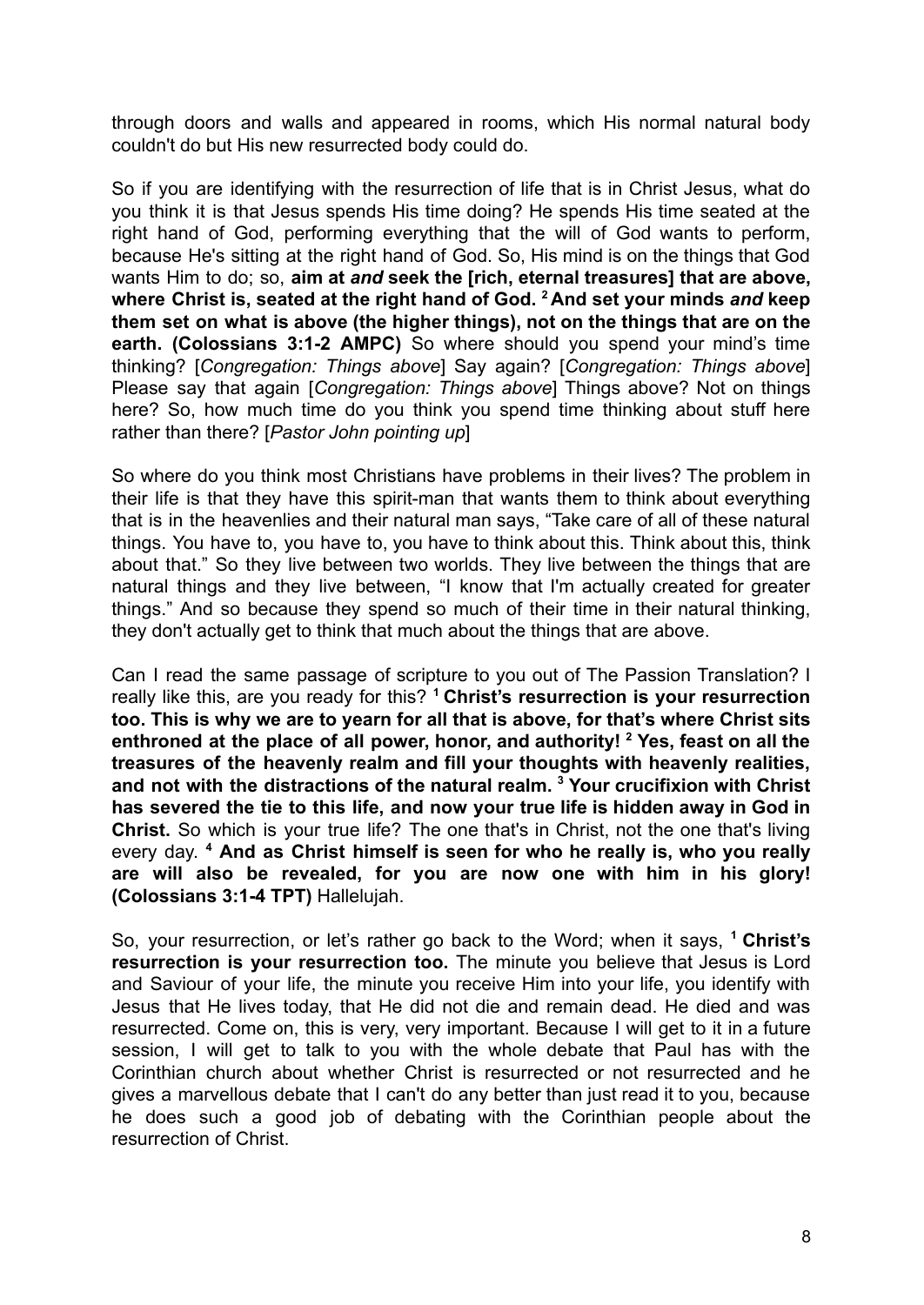But here is what I can say to you today; and this is part of the way that he debates them, so I'm just going to give you a foretaste of it. If Christ was not raised from the dead, then why do we serve Christ? We might as well serve any other god. I'll tell you which god I would serve if I wasn't serving Christ. I would serve the god of money. Or maybe power. I mean, I wouldn't settle for a little god, like, you know, a little god that just meets my needs every day? No, why? Why serve a god like that? I mean, at least make a god, like a big god, like a big power god or a big money god or, you know, a big, you know, economic god, or maybe a creative invention god, where when you serve him that maybe you actually can get some of what he's got. So that you can have lots of money and you can have lots of power, whatever god you choose.

I mean, Paul actually had this debate. He said, "You guys, you serve all the other gods, you serve all those because you think you don't want to upset any gods. And in case, there's a god that you have upset, you've got to idle to him too. And they're called the unknown God." And he says, "I can tell you who that God is, I want to introduce you to Him. His name is Jesus."

Okay, so please stay with me. Why? Why serve Jesus? And why become a Christian if Jesus didn't get raised from the dead? Because He would still be dead? Why do you want to serve a dead God? Come on now. Because you have challenges with your everyday life, with your body and your mind and your flesh and your desires that tell you that you want to do certain things. But if you're serving God, your conscience tells you, "Don't do those things." So Paul debates with the Corinthian church and says, "We are pitiable people if we're serving a God that didn't raise from the dead. Because now we're thinking we're serving a God that's a real God and we are denying ourselves all these pleasures that we think we really want in the favour of a God that didn't get raised from the dead. So then we're the most stupid of all people. We are actually really fooled. Because we think we're serving a God. But he's actually dead." So then, we have to believe that Jesus was raised from the dead. Right?

Okay, come on now all of you. How do you know Jesus was raised from the dead? The most basic thing is, He's in you? How do you know that He's in you? You know. [*Pastor John gestures to his inside*] I don't have to try and convince you. Right? You know; you know. If you don't know, we need to pray with you. Because then you haven't really believed that Jesus is Lord. You haven't really made that decision in your heart yet. Then you need to believe that. Because if you believe that, then you can invite a living God into your heart.

So it was important that Jesus would die. Why? Because He lived perfectly as a human and He lived perfectly in the will of God as a divine being. So when He was killed, He was killed illegally because death had no dominion over Him because sin was not found in Him. Because He died illegally, God could do something about His death and He had the legal right to raise Him up from the dead and declare Him as the Saviour of all mankind because He defeated everything that humans could not defeat and God raised Him up from the dead and He says, "Now, all matters under the earth are given over to the Son who was a faithful Son."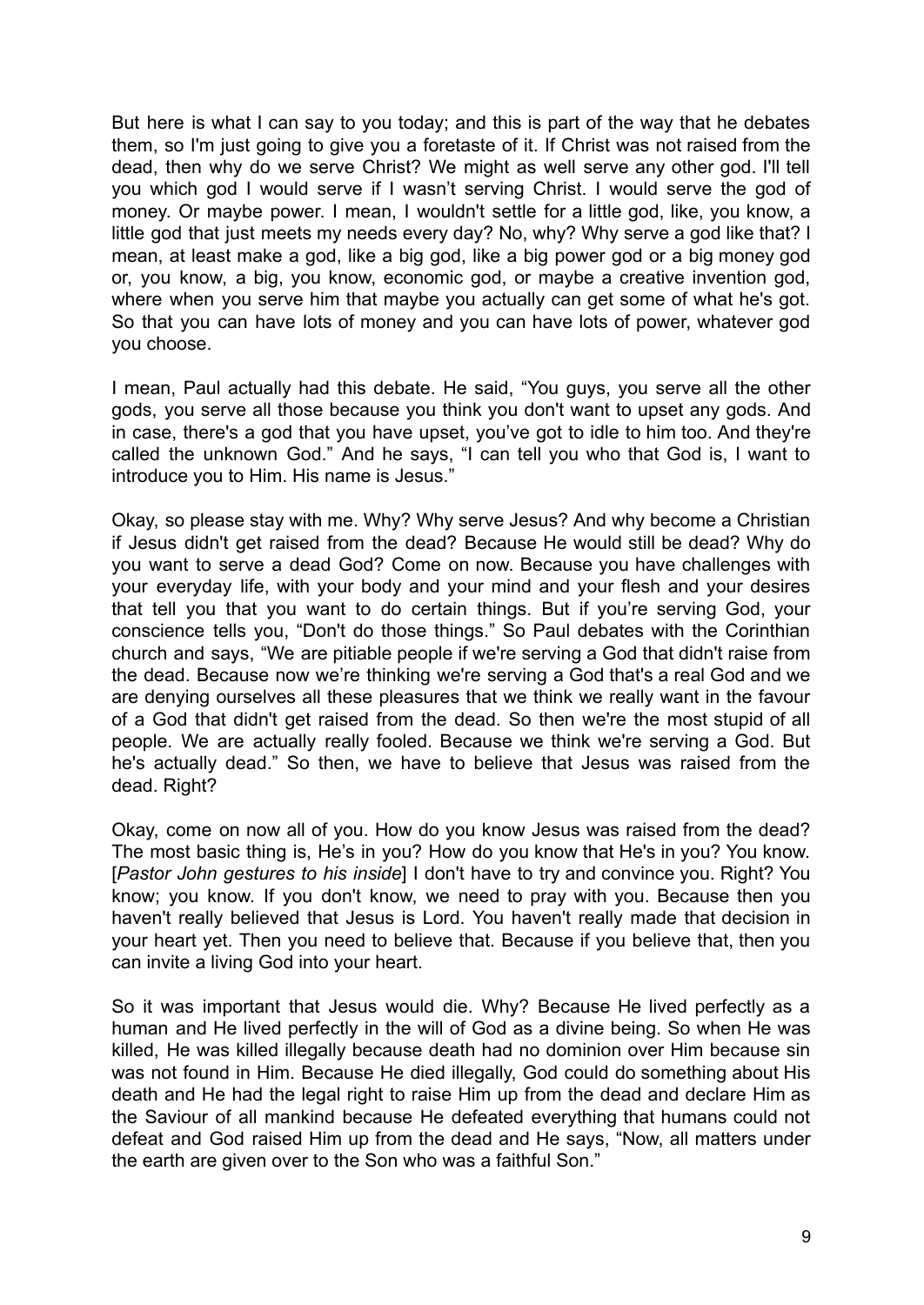So now it's no longer about how well you behave yourself, it's if you believe in Him. Which means if you believe in Him, then you receive the resurrected life of Christ in you because He lives. He lives! The Father raised Him from the dead. And He said, "Because You were a faithful Son, I'm handing authority of the entire universe, everything in the heavens, everything on the earth, everything below the earth, anything that is named anywhere, all of it is given under Your judgment, Son." And the Son says, "I've been resurrected by You, Father, and so I only do what I want You to do." So the will of the Father and the Son are in complete harmony. Praise Jesus.

So, **<sup>3</sup>Your crucifixion with Christ has severed the tie to this life,** why do you want to live like everybody else lives when you can have a much better life? Hello? Let me tell you something, if you know this, whether you have money or not, is irrelevant. People will say, "Well that's easy for you to speak until you have no money." I've been there. I've had no money. But when you have Jesus in your heart, you know that He's going to take care of your needs, because you are righteous and if you speak righteous words about, "He's taking care of you," then He must take care of you. So, why do I want to live like anybody else lives; chasing after things all the time when I've got much better things to enjoy. **<sup>4</sup> And as Christ Himself is seen for who He really is, who really are will also be revealed, for you are now one with Him in His glory! (Colossians 3:3-4 TPT)** You are now one with Him in His glory. Hallelujah.

So I'm going to finish my message this morning. I've got a lot to talk about on this subject and I've just laid a foundation today. But I'll tell you what really has become big in my heart this year. Pastor Sharon and I have been married forty years. Forty years. I'll tell you how many people when you walk around and you talk about forty years, people in the shopping centres and things like that when you meet people and they always talk about us like, "You're such a loving couple, you know, how long have you been married?" Because we show love to each other. We have lots of wonderful, intimate conversations at a restaurant. People always are interested in this, us the way that we are just, it's obvious that we are just completely in love with each other; after forty years. When we tell them forty years or thirty-eight, however long it's been, they can't believe it. They say, "Eish, in this modern day, it doesn't happen anymore." We were away for a couple of days, we're told one guy, we're married forty years. He says, "Eish, I've been married seven years. How do you do it?" He says, "I'm struggling after seven." You know. It became so big to me it has become so big to me. It's been growing in me.

I received a Word from the Lord. I was in my early twenties, last week you saw pictures of me when I was much younger. As a young man having the righteousness of Christ in me. The righteous One spoke to me, through His Word. He spoke to me. And He said, "John, if you will do the Bible in your marriage, the dreams that you have in your heart for your marriage, you can have it. If you will do what the Bible says you must do. I've given you My Word on marriage." That word was love your wife as Christ loves the Church and give yourself up for her and as you give yourself up for her, just like Jesus is washing the Church with the Water of the Word. So you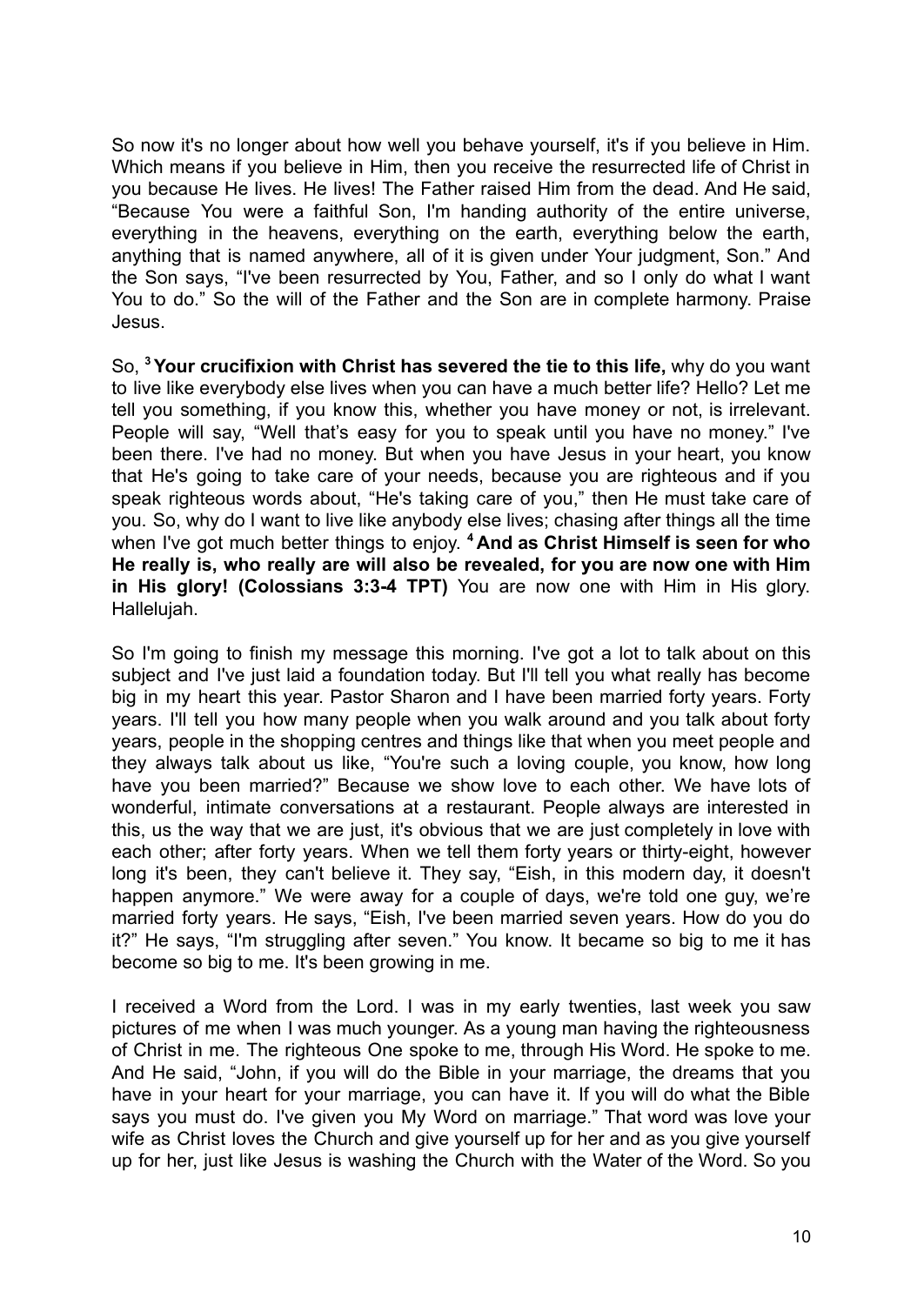will wash your wife, and you will present her to yourself in glorious splendour, without spot or blemish or any wrinkle, you will have a glorious marriage. That is a word that God spoke to me nearly forty years ago. Because it didn't happen immediately, I got married as it was some months or maybe a year after I got married, that God spoke to me about it. Call it forty years, will you? For a couple of months.

So you know what happened is when the Word of God came to me, the Word of God was received into my spirit man and they were spirit words, and truth and life, spirit words; He spoke to me. In my spirit man, that is alive to Christ, I received the spirit words and now I had a contest. My contest was, why think about the natural realm of how to run a relationship when God has already spoken His heavenly realities to your spirit. Every time I was faced with a natural realm reality, I had to make a choice, whether I was going to do the spirit realm reality, or the natural realm reality. I didn't always get it right. I very often got it wrong. But I also got it right a lot of the time. The more I did it, the more the reality of it grew in my heart, the truth of it, the power of it, the livingness of it. How alive it was to me.

Can I tell you what happened to me? Is that I was then and still am a partaker of the resurrected life of Christ. Which means when you have been resurrected from the dead, there is no more sin that can control your body, because your body is no longer controlled and governed by it's natural desires or instincts. It is governed by the life of Christ that is in you. As I identify, I couldn't teach this to you then… Then I was just obedient to the Word, and every day, I would have this conflict, in a disagreement, in an argument, in a big decision, a small decision. You know how quickly things can get into tension in a home. It hardly can take anything, just that just the wrong tone in a voice. "What's wrong with you?" "Nothing." "Yah, something's wrong with you." "Nothing's wrong with me." "I can see something's wrong with you." "Nothing's wrong with me." "I can tell you; I can see it." Already the tension has escalated. You haven't even got to the problem yet, and the tensions escalated because you deny the problem. The other one says you have a problem… and the tension is up there. Come on, this is this is how life works, right?

For me, in a relationship, I've got to make a decision, "I'm going to go for the natural realities, or I'm going to go for what God said." So you understand, you're not always going to get it right. But if you've got the Word of God, it's going to keep working. When you give it to Him, He's going to keep working it; He is going to keep working it; He is going to keep working it. What is the power that's at work there? When I speak the Word of God out of my spirit, what is the power that's working? It is the same power that raised Christ from the dead. Same power. I'll get to that next week. Same power.

I am not exaggerating one little bit, if I tell you that after 40 years of marriage, we have a sweeter marriage now, than we had then. Hold on a minute now, before you go crazy on me. I want to just say something. There are many people that will say when they get older, "Our marriage is better now because we understand each other, we communicate better." They've got lots of words for why they say they've got a better marriage. Part of the reason is because when you, I must be careful what I say now, but at some point, sex becomes less of a problem in a marriage, for one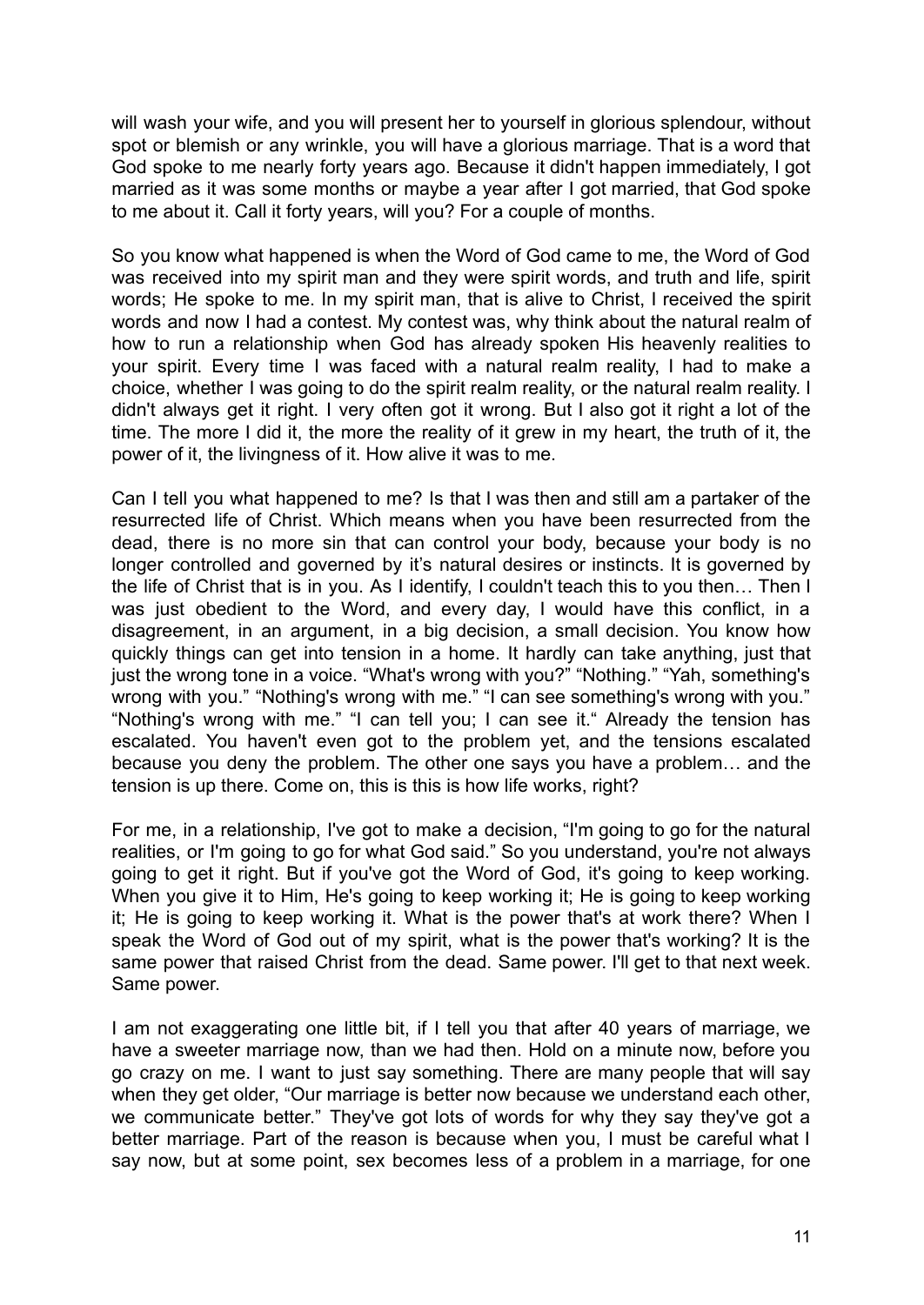reason or another. So when that tension is removed, we have a better marriage now. Don't shout me down now, don't look at me with a *skeef* eyeball, when I'm talking the truth. For more on sex in marriage, we'll have a private, different session where children are not invited. Then we can tell you the truth, what God's Word says. Hallelujah.

Also, oftentimes, if the issue of sex is kind of no longer a big thing in the marriage, oftentimes, money isn't either. Because now you're saved all your money, paid off your bond, paid off your cars. So sex is no longer an issue, money is no longer issue; so we got a good marriage, we understand each other better now after 30 years. If that's your marriage, I'm not demeaning it; I'm saying I applaud you for being together for 30 years. But what we have experienced is not that. We have a marriage that is built on, *I give up myself, to love her as Christ loves the Church*. She responds with everything that a woman should respond, by the Word of God, because the power of resurrection life has been working. Now I ask you, what do you think is happening in our marriage, when the resurrection life of God has been at work in her spirit, in her soul, and in her body, in my spirit, in my soul, and in my body for 40 years? The power of God has not diminished in our marriage, it has become greater.

The power of God has become stronger. The ability and the empowerment to walk in harmony with God in our marriage has got better and better. It is an absolute marvel to me, and part of the reason I'm ministering the resurrection life of God to you, is because it's so real to me that after 40 years we are celebrating with such abandon, with such joy, with such harmony together, we are celebrating life in our marriage. I have to stand before you and say it is because of the glory of God. It is because of the truth of the living Word of God. It is because the resurrection power of life that is in Christ Jesus is working in me, it is working in Sharon. It's hard to describe to you. It's hard. It's difficult. My English teacher would say, "It's not hard, it's difficult." It's difficult to describe to you what it's like to have the resurrection life of Christ working in your marriage.

The thing that is so, so beautiful to me, so great to me, is that when I started with this, I couldn't have believed how it would take its course and work. And it started, and then it worked, and it kept working; and it kept working. Now, come on now, if my natural realm had an idea of what marriage should look like, and now I'm taking a heavenly reality, and I'm bringing it into my natural world; the more I do the heavenly reality, the natural realm starts to become less and less relevant. As this heavenly reality happens, the resurrection life of God just gets stronger, and stronger.

So you would ask me, and I will tell you this next week, you would ask me and say, "So pastor John, why are you on about marriage all the time? And why are you talking about your marriage that is good?" Because here's what the Lord said to me in the very early years of my marriage. In fact, I knew this even when I was a teenager, but I had no reason to really understand it until I got married. If you are going to be a shepherd of God's people, you need to have your household in order. God speaks about a man that will lead God's people, and shepherd God's people. He speaks about him as a man who knows how to love his wife, who knows how to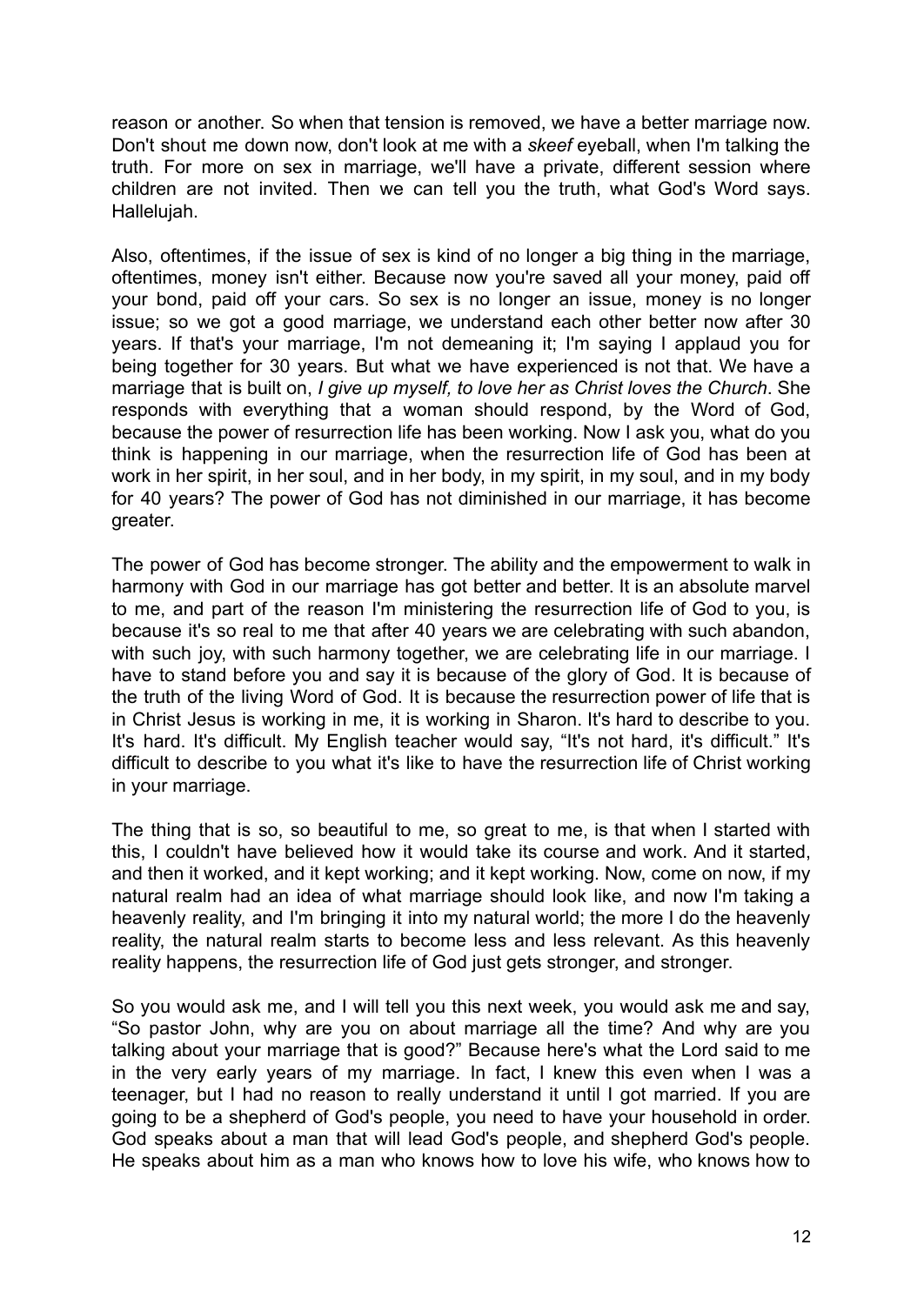run his household, and has got everything in order in his natural world, because he has brought heavenly realities to his natural realm.

How can a man shepherd God's people? How can a man teach God's people, when his own natural life is not in the life of God? How can I tell you about God? I can teach you stuff that is out of the Bible, and certainly I can preach nice sermons to you, and I can get them all, you know, nice power inspirational sermons. But it is not the sermon that matters. Paul says, "I don't come to you with nice enticing words, but I've come to you with words that are full of power. Because the words that are power are the words that I do in my life." So I started off by saying to you, "I am a special messenger to you" not because I just have a gift, and I have a calling. But you all have lived around me for many years, those of you that are new here, you can talk to those who have been around me for many years. You can come and test my life. In fact, you have tested me. You may not think so. But you have tested me. Because you have been around me and you've watched me and you've observed me and Pastor Sharon; you've watched us. You've checked us out. Spoken words about us, done things around us. Come on now. I'm happy to say and I'm blessed to say that there are many, many people that are in our ministry that are married today because of our marriage, how good it is. I'm happy and blessed to say that there are many young people that are getting married or newly married and their marriages are just getting great and better, and they've got a chance to really get into a marriage that is divine and heavenly.

Why? Because someone else did it. After 40 years, I think our marriage is going to make it. If you come and hang around us, you can taste that we are adoring each other. If you don't believe me, ask the interns, they'd lived with us camping for 16 days. You've been a witness your whole life son [*Pastor John pointing to Brynn*] [*Congregation laughing*]

You know, the resurrection life of Christ that is in you can't help itself but be a witness. You want to reveal Christ as you go everywhere. You want to tell people and you want your life to be a witness of the very life of Christ. I'm doing my best to close here, but I'm wanting to leave you with this; with this, as best as I can.

I'm wanting to leave you, that the power of God's Word is working, whether you see it or not. The power of God's Word is working. It's working. It's working. The resurrection power of God is working. When Jesus' body died on the cross, and He said "It is finished." The resurrection power of God began its work. Because immediately Jesus went into the bowels of the earth, there was a confrontation between the legality and the rights to have Jesus in there, to keep Him in there eternally. God's power said, "You can't hold Him any longer. You can't keep Him there… Three days, you might say that's a long time. In spirit time that isn't even, it's like [*Pastor John clicking his fingers together*] Jesus hit the bowels of the earth, and He was walking amongst His disciples again. I'd like to read you some scripture. You can read it for yourself. When Jesus was resurrected from the dead, all those righteous ones that were dead before Him, came from the grave, and they started walking amongst the people in the city of Jerusalem. Other people witnessed these people that had been dead, and they were walking around them.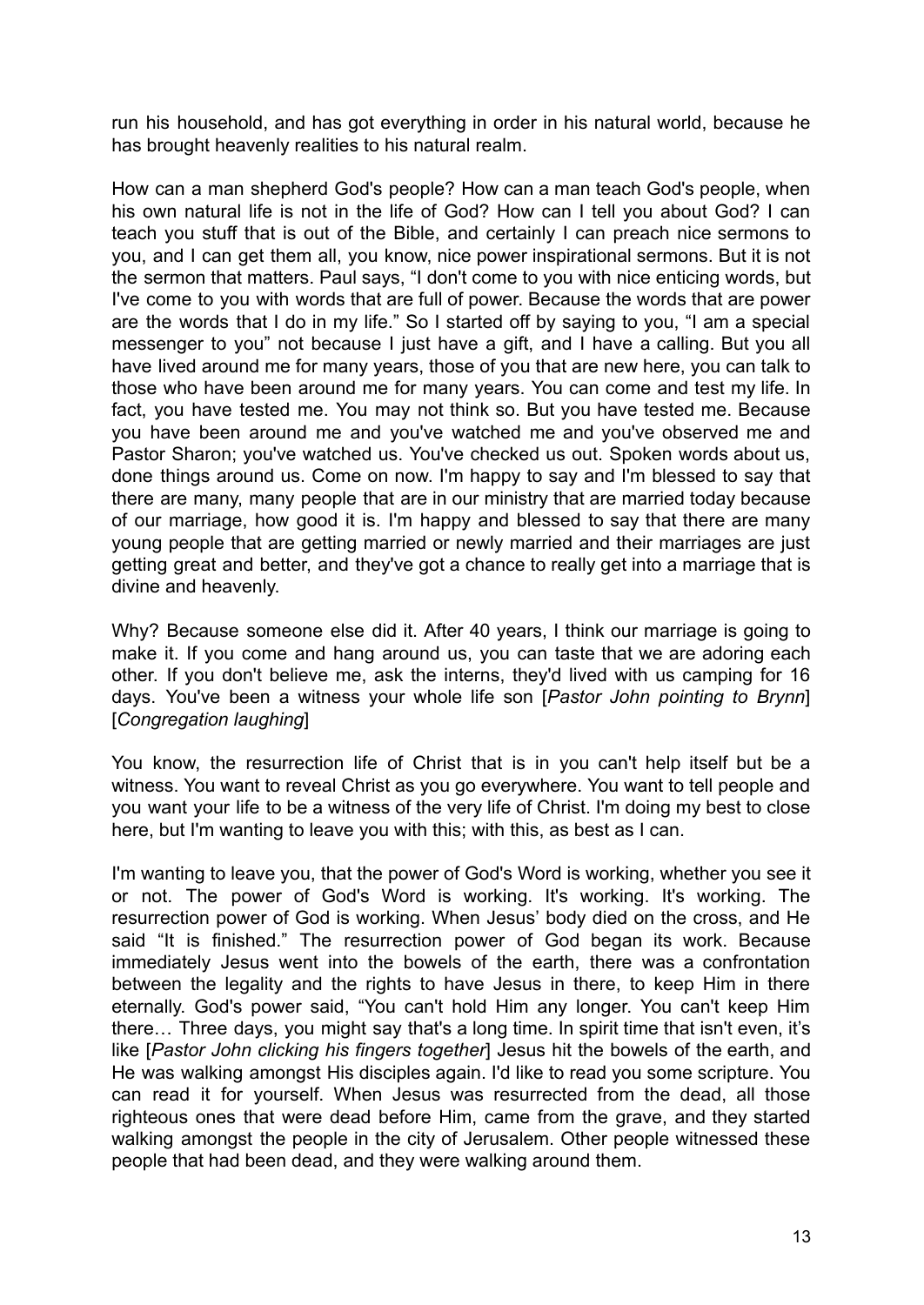Resurrection power. Resurrection power. It's what makes the difference between our life and anybody else's lifestyle. What a shame, what a shame for us to have all this power at our disposal and we want to live like everybody else. What a shame that we want to make relationship decisions like everybody else. Why would you want to make a decision like, what's her name? I don't know. Famous actress. She divorced her husband. They were like 'the' couple. Huh? Angelina Jolie, that's the name I'm looking for, and Brad Pitt, beauty versus handsome. Married many years, adopted kids, had their own kids. You know why they got divorced? Because Angelina thought he didn't share the same values as she did in the way that they were raising the kids. You want to live your life with their example? We have a life. We have a life. It's the resurrection life of Christ inside of us. Hallelujah. Praise the Lord.

I'm expecting the faith that God has given you when you got saved. I'm expecting that faith to rise inside of you. As I minister this message week after week, I'm expecting that faith to rise. I'm expecting the power of God to touch sick bodies, or areas that have been affected in your life. God is going to touch you. God is going to bring restoration in relationships. He's going to bring restoration in finances. He's going to bring restoration in sickness and disease, because the resurrection life of Christ is what we have. We are not ordinary people. We are extraordinary people. We are a special group of people. We are a royal priesthood unto God. Hallelujah. Praise the name of Jesus.

So will you, as the resurrected life being, will you please tell your body to stand. You know, you can also tell your body to sit again if you want. But please don't do that now. But in a minute, you will tell your body to leave. And in a few more minutes, you will tell your body to get into a car or walk somewhere. And in a few more minutes, you will tell your body to eat. Right? Maybe by late this afternoon, you will tell your body to be resting. The reason I'm talking to you like that is because the resurrected life being that's inside of you tells your body what it needs to do. Your body doesn't tell you. Hallelujah. Praise the Lord. Won't you just put your hand on your heart and say this with me. Say, "I have Jesus as my Lord and Saviour living in my heart. I believe this, and I receive this in Jesus' name. I am a righteous one. And tomorrow morning, I will say 'Wake up righteous one.'" Now you've all made an oath. Tomorrow morning you will wake up and you will say wake up righteous one. Hey, that's a cool thing to do when you're lying in your bed. And it's like, "Wake up righteous one, wake up, wake up." Hallelujah. Glory to God. Can I pray for you?

I pray that the love of God, the peace of God and this revelation of the resurrected life of God would grow in your hearts; it will be strong upon you. The peace of God will rest upon you. I pray that no weapon formed against this word will prosper and against your life will prosper. I ask You, Father, to protect their finances, their income, I ask You to protect their health, I ask You to protect their wellbeing and to save their lives in any area that they need Your salvation power to be working in, I ask You for that Father in Jesus name. No weapon formed against them will prosper. I pray that Your favour and Your blessing and Your increase rests upon Your people in Jesus' name. And everybody said, Amen. Thank you for coming to church. Please don't get